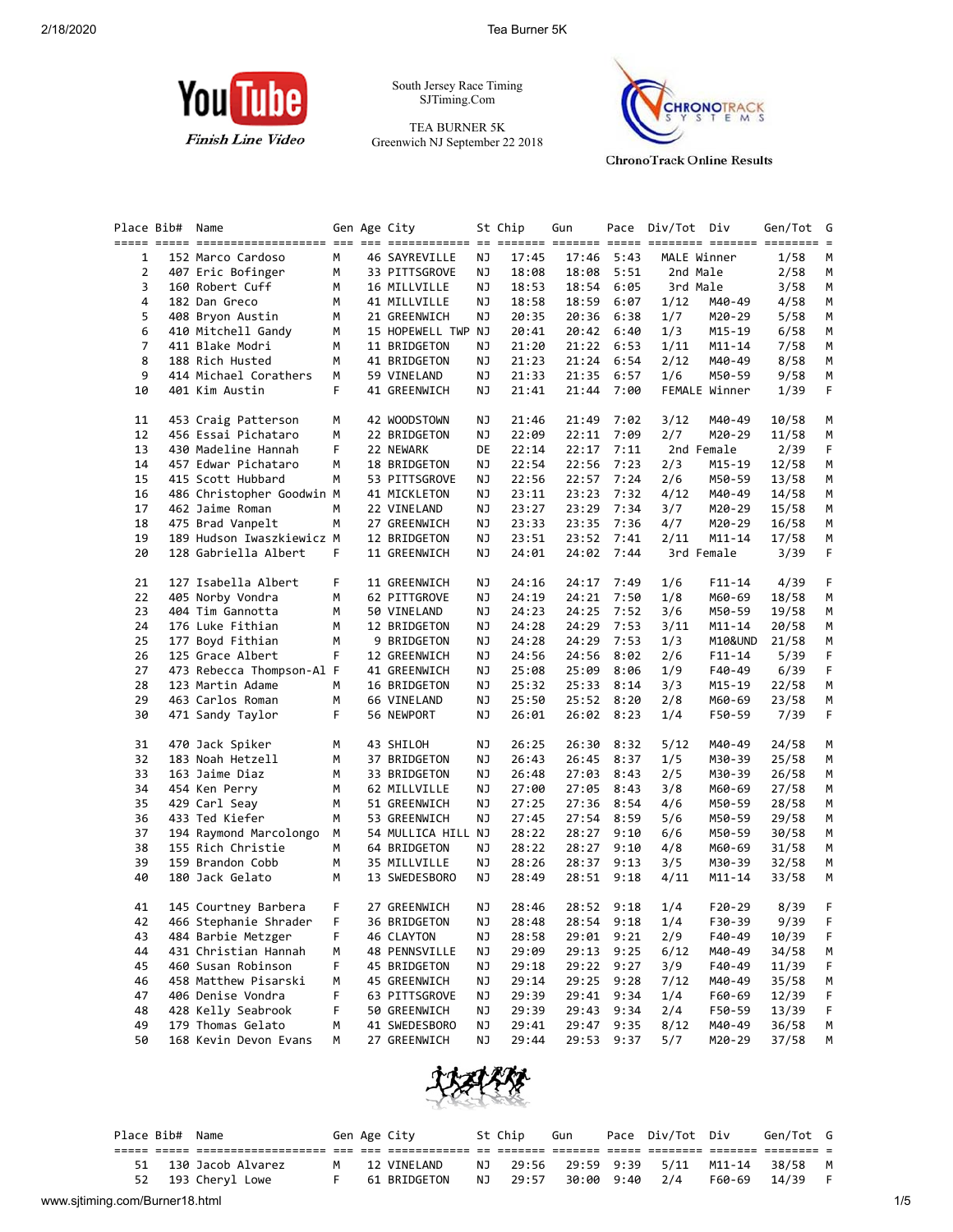| 53 | 166 Ed Einhaus            | M  | 65 WILDWOOD        | ΝJ | 30:07 | 30:13 | 9:44        | 5/8   | M60-69     | 39/58 | М  |
|----|---------------------------|----|--------------------|----|-------|-------|-------------|-------|------------|-------|----|
| 54 | 461 Allison Robinson      | F. | 16 BRIDGETON       | NJ | 30:23 | 30:27 | 9:48        | 1/5   | F15-19     | 15/39 | F  |
| 55 | 476 Dylan Waller          | М  | 12 BRIDGETON       | ΝJ | 30:35 | 30:37 | 9:52        | 6/11  | $M11 - 14$ | 40/58 | М  |
| 56 | 424 Jaci Cascais          | F  | 16 GREENWICH       | ΝJ | 30:39 | 30:43 | 9:53        | 2/5   | $F15-19$   | 16/39 | F  |
| 57 | 190 Ashley Kellmyer       | F  | 16 BRIDGETON       | NJ | 30:41 | 30:44 | 9:54        | 3/5   | F15-19     | 17/39 | F  |
| 58 | 403 Mitch Teplick         | М  | 64 HADDON HTS      | ΝJ | 30:46 | 30:56 | 9:58        | 6/8   | M60-69     | 41/58 | М  |
| 59 | 162 Ashley Dawson         | F  | 30 BRIDGETON       | ΝJ | 31:05 |       | 31:07 10:01 | 2/4   | F30-39     | 18/39 | F  |
| 60 | 417 Rachel Griffith       | F  | 16 GREENWICH       | NJ | 31:12 |       | 31:15 10:04 | 4/5   | $F15-19$   | 19/39 | F  |
|    |                           |    |                    |    |       |       |             |       |            |       |    |
| 61 | 467 Sabrina Simpkins      | F  | 41 BRIDGETON       | ΝJ | 32:06 |       | 32:13 10:22 | 4/9   | F40-49     | 20/39 | F  |
| 62 | 435 Matthew Pierce        | M  | 20 MILLVILLE       | NJ | 32:25 |       | 32:32 10:29 | 6/7   | M20-29     | 42/58 | М  |
| 63 | 482 Jacob Ryman           | M  | 7 BRIDGETON        | NJ | 32:33 |       | 32:42 10:32 | 2/3   | M10&UND    | 43/58 | M  |
| 64 | 481 Ryan Ryman            | М  | 30 BRIDGETON       | ΝJ | 32:34 |       | 32:43 10:32 | 4/5   | M30-39     | 44/58 | М  |
| 65 | 483 Dante Mazzeo          | M  | 11 GREENWICH       | ΝJ | 33:02 |       | 33:04 10:39 | 7/11  | $M11 - 14$ | 45/58 | М  |
| 66 | 465 Abby Shafer           | F  | 13 BRIDGETON       | NJ | 32:59 |       | 33:05 10:39 | 3/6   | F11-14     | 21/39 | F  |
| 67 | 487 Hal Johnson           | М  | 60 BRIDGETON       | ΝJ | 32:53 |       | 33:09 10:41 | 7/8   | M60-69     | 46/58 | М  |
| 68 | 488 Hope Johnson          | F  | 54 BRIDGETON       | ΝJ | 32:54 |       | 33:10 10:41 | 3/4   | F50-59     | 22/39 | F  |
| 69 | 434 Lilli Kiefer          | F  | 13 GREENWICH       | NJ | 33:04 |       | 33:14 10:42 | 4/6   | $F11 - 14$ | 23/39 | F  |
| 70 | 427 Beatrice Seabrook     | F. | 13 GREENWICH       | NJ | 33:05 |       | 33:15 10:42 | 5/6   | $F11 - 14$ | 24/39 | F. |
|    |                           |    |                    |    |       |       |             |       |            |       |    |
| 71 | 412 Demetrica Todd-Ritz F |    | 45 PITTSGROVE      | NJ | 33:22 |       | 33:33 10:48 | 5/9   | F40-49     | 25/39 | F  |
| 72 | 413 Michael Ruiz          | M  | 46 PITTSGROVE      | ΝJ | 33:23 |       | 33:33 10:48 | 9/12  | M40-49     | 47/58 | M  |
| 73 | 421 John Simpson          | M  | 14 CHARLOTTE       | MD | 33:36 |       | 33:44 10:52 | 8/11  | $M11 - 14$ | 48/58 | М  |
| 74 | 474 Katie Vanpelt         | F  | 28 GREENWICH       | ΝJ | 33:49 |       | 33:56 10:56 | 2/4   | F20-29     | 26/39 | F  |
| 75 | 432 Bethany Hannah        | F  | 34 PENNSVILLE      | NJ | 33:53 |       | 33:58 10:56 | 3/4   | F30-39     | 27/39 | F  |
| 76 | 422 Julia Simpson         | F  | 18 CHARLOTTE       | MD | 33:56 |       | 34:03 10:58 | 5/5   | $F15-19$   | 28/39 | F  |
| 77 | 423 Molly Simpson         | F  | 48 CHARLOTTE       | MD | 33:58 |       | 34:05 10:59 | 6/9   | F40-49     | 29/39 | F  |
| 78 | 181 Marissa Glaspey       | F  | 14 GREENWICH       | ΝJ | 33:59 |       | 34:06 10:59 | 6/6   | $F11 - 14$ | 30/39 | F  |
| 79 | 167 Lynda Elia            | F  | 52 BRIDGETON       | ΝJ | 34:13 |       | 34:22 11:04 | 4/4   | F50-59     | 31/39 | F  |
| 80 | 192 Megan Loew            | F  | 22 BRIDGETON       | ΝJ | 34:20 |       | 34:27 11:06 | 3/4   | F20-29     | 32/39 | F  |
|    |                           |    |                    |    |       |       |             |       |            |       |    |
| 81 | 178 Karen Forte           | F. | 62 ELMER           | NJ | 34:27 |       | 34:36 11:08 | 3/4   | F60-69     | 33/39 | F. |
| 82 | 426 Charles Simkins       | М  | 36 RICHLAND        | NJ | 34:32 |       | 34:40 11:10 | 5/5   | M30-39     | 49/58 | М  |
| 83 | 418 Emma Hood             | F  | 20 VINELAND        | ΝJ | 34:41 |       | 34:48 11:12 | 4/4   | F20-29     | 34/39 | F  |
| 84 | 469 Justin Snyder         | M  | 22 ELMER           | NJ | 36:09 |       | 36:12 11:39 | 7/7   | M20-29     | 50/58 | M  |
| 85 | 402 Steven Reeves         | М  | 11 BRIDGETON       | ΝJ | 36:19 |       | 36:21 11:42 | 9/11  | M11-14     | 51/58 | М  |
| 86 | 459 Theodore Ritter       | M  | 69 BRIDGETON       | ΝJ | 36:49 |       | 37:03 11:56 | 8/8   | M60-69     | 52/58 | М  |
| 87 | 451 Robert Mastrogiovan M |    | 42 BRIDGETON       | NJ | 37:41 |       | 37:45 12:10 | 10/12 | M40-49     | 53/58 | M  |
| 88 | 480 Theresa Zohlman       | F  | 48 MOUNT LAUREL NJ |    | 37:41 |       | 37:46 12:10 | 7/9   | F40-49     | 35/39 | F  |
| 89 | 485 Eileen Zarbo          | F  | 43 WOODSTOWN       | ΝJ | 38:37 |       | 38:50 12:30 | 8/9   | F40-49     | 36/39 | F  |
| 90 | 479 Thomas Zarbo          | M  | 47 PILESGROVE      | NJ | 38:37 |       | 38:50 12:30 | 11/12 | M40-49     | 54/58 | M  |
| 91 | 409 Walker Gandy          | M  | 13 HOPEWELL TWP NJ |    | 39:25 |       | 39:28 12:43 | 10/11 | $M11 - 14$ | 55/58 | М  |
| 92 | 425 Michelle Simkins      | F  | 35 RICHLAND        | NJ | 40:46 |       | 40:54 13:10 | 4/4   | F30-39     | 37/39 | F  |
| 93 | 416 Heather Griffith      | F  | 49 GREENWICH       | NJ | 41:58 |       | 42:07 13:34 | 9/9   | F40-49     | 38/39 | F. |
| 94 | 419 Max Busnardo          | M  | 07 BRIDGETON       | ΝJ | 42:16 |       | 42:30 13:41 | 3/3   | M10&UND    | 56/58 | М  |
| 95 | 420 Matthew Ritter        | M  | 41 BRIDGETON       | NJ | 42:18 |       | 42:31 13:41 | 12/12 | M40-49     | 57/58 | M  |
| 96 | 464 Ryan Shafer           | M  | 12 BRIDGETON       | NJ | 42:42 |       | 42:48 13:47 | 11/11 | $M11 - 14$ | 58/58 | M  |
| 97 | 191 Linda Kisiel          | F  | 69 ELMER           | ΝJ | 43:19 |       | 43:28 14:00 | 4/4   | F60-69     | 39/39 | F  |
|    |                           |    |                    |    |       |       |             |       |            |       |    |



## OVERALL WINNERS - 5K TOP 3 SCORE, BOTH GENDERS

# TOP MALE FINISHERS

|   | Place Bib# Name |                   | Ag City          |     | St Chip | Gun   |
|---|-----------------|-------------------|------------------|-----|---------|-------|
|   |                 |                   |                  |     |         |       |
|   |                 | 152 Marco Cardoso | 46 SAYREVILLE    | NJ. | 17:45   | 17:46 |
|   | $2^{\circ}$     | 407 Eric Bofinger | 33 PITTSGROVE    | N J | 18:08   | 18:08 |
|   | 3               | 160 Robert Cuff   | 16 MILLVILLE     | NJ. | 18:53   | 18:54 |
| 4 |                 | 182 Dan Greco     | 41 MTI I VTI I F | NJ. | 18:58   | 18:59 |
|   | 5.              | 408 Bryon Austin  | 21 GREENWICH     | NJ. | 20:35   | 20:36 |

## TOP FEMALE FINISHERS

| Place Bib# Name |                        | Ag City      |     | St Chip  | Gun   |
|-----------------|------------------------|--------------|-----|----------|-------|
|                 |                        |              |     |          |       |
|                 | 1 401 Kim Austin       | 41 GREENWICH |     | NT 21:41 | 21:44 |
|                 | 430 Madeline Hannah    | 22 NFWARK    | DE. | 22:14    | 22.17 |
|                 | 3 128 Gabriella Albert | 11 GREENWICH | N T | 24:01    | 24:02 |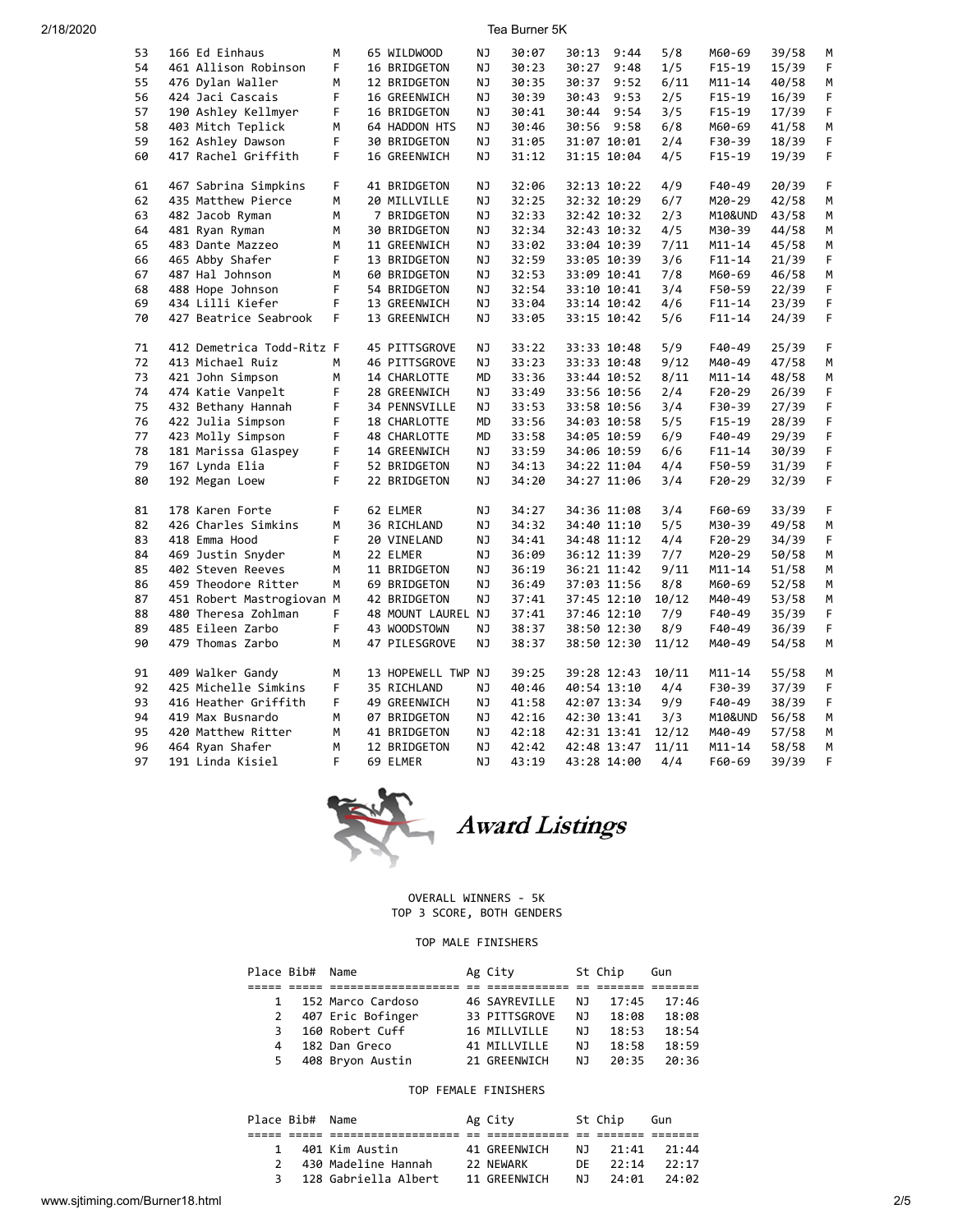| 4 127 Isabella Albert | 11 GREENWICH | NJ 24:16 24:17 |  |
|-----------------------|--------------|----------------|--|
| 5 125 Grace Albert    | 12 GREENWICH | NJ 24:56 24:56 |  |



# GREENWICH TOWNSHIP FINISHERS

| Place Bib#     | Name                        |     |     |                             | G Gen Age City |           | St Chip    | Gun     | Pace                | Gen/Tot G |   |
|----------------|-----------------------------|-----|-----|-----------------------------|----------------|-----------|------------|---------|---------------------|-----------|---|
|                | ==================          |     |     | $=$ $=$ $=$ $=$ $=$ $=$ $=$ | ==========     |           | ee eessess | ======= | $=$ $=$ $=$ $=$ $=$ |           |   |
| $\mathbf{1}$   | 408 Bryon Austin            |     | G M |                             | 21 GREENWICH   | ΝJ        | 20:35      | 20:36   | 6:38                | 1/7       | M |
| 2              | 401 Kim Austin              |     | G F |                             | 41 GREENWICH   | NJ        | 21:41      | 21:44   | 7:00                | 1/14      | F |
| 3              | 475 Brad Vanpelt            |     | g M |                             | 27 GREENWICH   | ΝJ        | 23:33      | 23:35   | 7:36                | 2/7       | M |
| 4              | 128 Gabriella Albert        | g F |     |                             | 11 GREENWICH   | ΝJ        | 24:01      | 24:02   | 7:44                | 2/14      | F |
| 5              | 127 Isabella Albert         | g F |     |                             | 11 GREENWICH   | ΝJ        | 24:16      | 24:17   | 7:49                | 3/14      | F |
| 6              | 125 Grace Albert            | g F |     |                             | 12 GREENWICH   | ΝJ        | 24:56      | 24:56   | 8:02                | 4/14      | F |
| $\overline{7}$ | 473 Rebecca Thompson-Al g F |     |     |                             | 41 GREENWICH   | <b>NJ</b> | 25:08      | 25:09   | 8:06                | 5/14      | F |
| 8              | 429 Carl Seav               |     | G M |                             | 51 GREENWICH   | ΝJ        | 27:25      | 27:36   | 8:54                | 3/7       | M |
| 9              | 433 Ted Kiefer              |     | G M |                             | 53 GREENWICH   | ΝJ        | 27:45      | 27:54   | 8:59                | 4/7       | M |
| 10             | 145 Courtney Barbera        | g F |     |                             | 27 GREENWICH   | ΝJ        | 28:46      | 28:52   | 9:18                | 6/14      | F |
| 11             | 458 Matthew Pisarski        |     | g M |                             | 45 GREENWICH   | ΝJ        | 29:14      | 29:25   | 9:28                | 5/7       | M |
| 12             | 428 Kelly Seabrook          |     | G F |                             | 50 GREENWICH   | ΝJ        | 29:39      | 29:43   | 9:34                | 7/14      | F |
| 13             | 168 Kevin Devon Evans       | g M |     |                             | 27 GREENWICH   | NJ        | 29:44      | 29:53   | 9:37                | 6/7       | M |
| 14             | 424 Jaci Cascais            | G F |     |                             | 16 GREENWICH   | ΝJ        | 30:39      | 30:43   | 9:53                | 8/14      | F |
| 15             | 417 Rachel Griffith         |     | G F |                             | 16 GREENWICH   | ΝJ        | 31:12      |         | 31:15 10:04         | 9/14      | F |
| 16             | 483 Dante Mazzeo            |     | g M |                             | 11 GREENWICH   | ΝJ        | 33:02      |         | 33:04 10:39         | 7/7       | M |
| 17             | 434 Lilli Kiefer            | G F |     |                             | 13 GREENWICH   | ΝJ        | 33:04      |         | 33:14 10:42         | 10/14     | F |
| 18             | 427 Beatrice Seabrook       | G F |     |                             | 13 GREENWICH   | ΝJ        | 33:05      |         | 33:15 10:42         | 11/14     | F |
| 19             | 474 Katie Vanpelt           | g F |     |                             | 28 GREENWICH   | NJ.       | 33:49      |         | 33:56 10:56         | 12/14     | F |
| 20             | 181 Marissa Glaspey         | g F |     |                             | 14 GREENWICH   | ΝJ        | 33:59      |         | 34:06 10:59         | 13/14     | F |
| 21             | 416 Heather Griffith        | G F |     |                             | 49 GREENWICH   | <b>NJ</b> | 41:58      |         | 42:07 13:34         | 14/14     | F |



#### MAYOR'S CHALLENGE TOP FINISHERS

| Place Bib# | Name                 | Spec |   | Gen Age City  |     | St Chip | Gun         | Pace           |
|------------|----------------------|------|---|---------------|-----|---------|-------------|----------------|
|            |                      |      |   |               |     |         |             |                |
|            | 462 Jaime Roman      | Mil  | M | 22 VINELAND   | NJ. | 23:27   |             | $73:29$ $7:34$ |
|            | 475 Brad Vanpelt     | Fire | M | 27 GREENWICH  | NJ. | 23:33   |             | $23:35$ $7:36$ |
| 3          | 429 Carl Seav        | I F. | M | 51 GREENWICH  | NJ. | 27:25   |             | $27:36$ 8:54   |
| 4          | 460 Susan Robinson   | I F. | F | 45 BRIDGETON  | NJ. | 29:18   |             | 79:229:27      |
|            | 417 Rachel Griffith  | MIL  |   | 16 GREENWICH  | NJ. | 31:12   |             | 31:15 10:04    |
|            | 413 Michael Ruiz     | MIL  | м | 46 PITTSGROVE | NJ. | 33:23   |             | 33:33 10:48    |
|            | 416 Heather Griffith | ΙF   |   | 49 GREENWICH  | NJ. | 41:58   | 42:07 13:34 |                |



#### AGE-GROUP RESULTS

MALE AGE GROUP: 1 - 10 (3 WINNERS)

| Place Bib# Name<br>G Spec Age City<br>St Gun |  |                    |  |  |              |     |       |  |
|----------------------------------------------|--|--------------------|--|--|--------------|-----|-------|--|
|                                              |  |                    |  |  |              |     |       |  |
|                                              |  | 1 177 Boyd Fithian |  |  | 9 BRIDGETON  | N J | 24:29 |  |
|                                              |  | 2 482 Jacob Ryman  |  |  | 7 BRIDGETON  | N J | 32:42 |  |
|                                              |  | 3 419 Max Busnardo |  |  | 07 BRIDGETON | NJ. | 42:30 |  |
|                                              |  |                    |  |  |              |     |       |  |

# MALE AGE GROUP: 11 - 14 (3 WINNERS)

|               | Place Bib# | Name                    |   | G Spec | Age City      |           | St Gun |
|---------------|------------|-------------------------|---|--------|---------------|-----------|--------|
|               |            |                         |   |        |               |           |        |
|               |            | 411 Blake Modri         |   |        | 11 BRIDGETON  | ΝJ        | 21:22  |
| $\mathcal{P}$ |            | 189 Hudson Iwaszkiewicz |   |        | 12 BRIDGETON  | ΝJ        | 23:52  |
| 3             |            | 176 Luke Fithian        |   |        | 12 BRIDGETON  | ΝJ        | 24:29  |
| 4             |            | 180 Jack Gelato         |   |        | 13 SWEDESBORO | ΝJ        | 28:51  |
| 5             |            | 130 Jacob Alvarez       |   |        | 12 VINELAND   | ΝJ        | 29:59  |
| 6             |            | 476 Dylan Waller        |   |        | 12 BRIDGETON  | ΝJ        | 30:37  |
|               |            | 483 Dante Mazzeo        | g |        | 11 GREENWICH  | ΝJ        | 33:04  |
| 8             |            | 421 John Simpson        |   |        | 14 CHARLOTTE  | <b>MD</b> | 33:44  |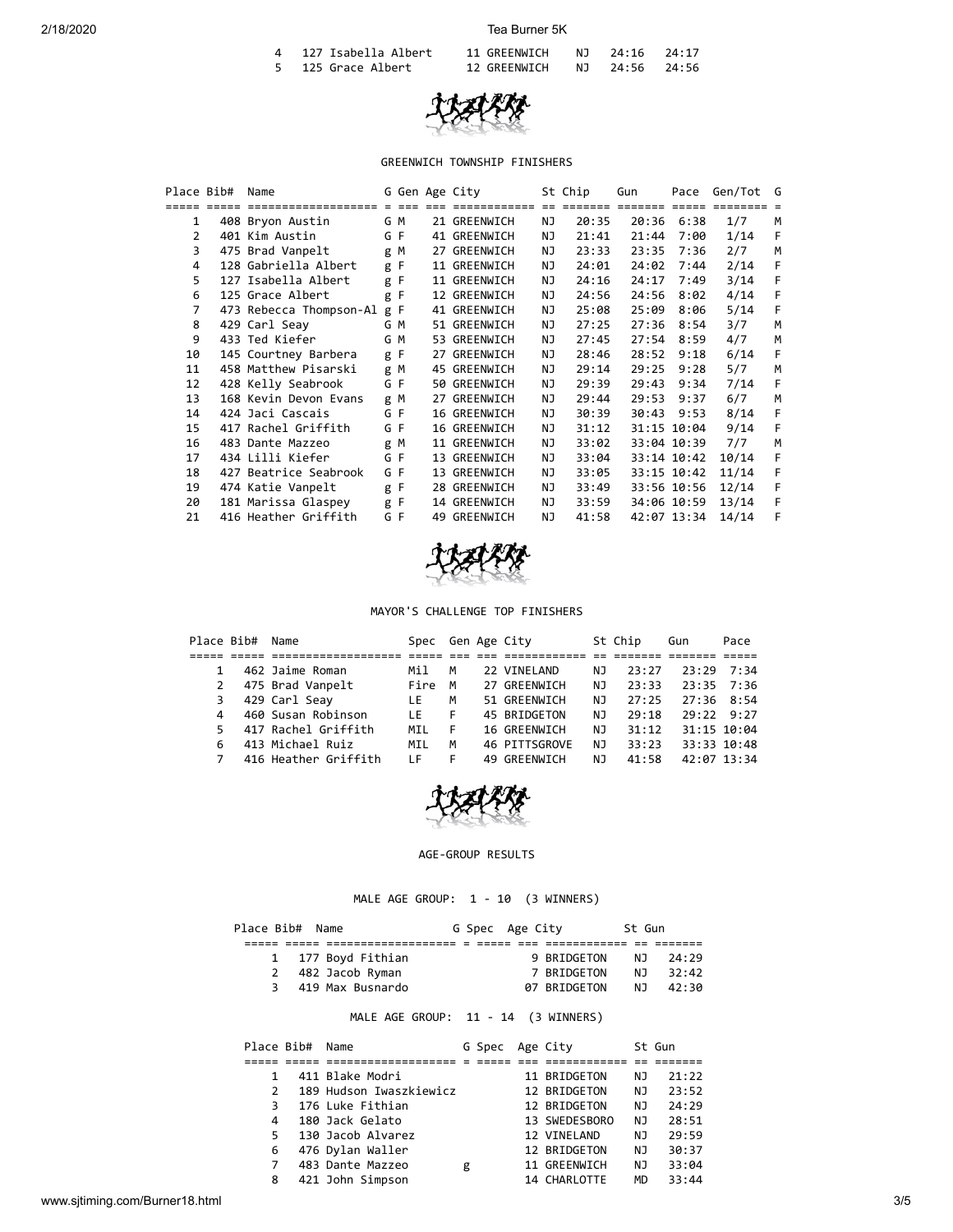## FEMALE AGE GROUP: 11 - 14 (3 WINNERS)

| Place Bib#          |                 | Name                                                    |   | G Spec                              | Age City                                                    |          | St Gun               |
|---------------------|-----------------|---------------------------------------------------------|---|-------------------------------------|-------------------------------------------------------------|----------|----------------------|
| 1                   |                 | ===== ===== ====================<br>127 Isabella Albert | g |                                     | <u>s soore oop oppoponomense op opponom</u><br>11 GREENWICH | ΝJ       | 24:17                |
| $\mathbf{2}$        |                 | 125 Grace Albert                                        | g |                                     | 12 GREENWICH                                                | ΝJ       | 24:56                |
| 3                   |                 | 465 Abby Shafer                                         |   |                                     | 13 BRIDGETON                                                | ΝJ       | 33:05                |
| 4                   |                 | 434 Lilli Kiefer                                        | G |                                     | 13 GREENWICH                                                | ΝJ       | 33:14                |
| 5                   |                 | 427 Beatrice Seabrook                                   | G |                                     | 13 GREENWICH                                                | NJ       | 33:15                |
| 6                   |                 | 181 Marissa Glaspey                                     | g |                                     | 14 GREENWICH                                                | NJ       | 34:06                |
|                     |                 |                                                         |   |                                     |                                                             |          |                      |
|                     |                 | MALE AGE GROUP: 15 - 19 (3 WINNERS)                     |   |                                     |                                                             |          |                      |
|                     | Place Bib#      | Name                                                    |   | G Spec Age City                     |                                                             |          | St Gun               |
|                     |                 | 1 410 Mitchell Gandy                                    |   |                                     | 15 HOPEWELL TWP NJ                                          |          | 20:42                |
| $\overline{2}$      |                 | 457 Edwar Pichataro                                     |   |                                     | 18 BRIDGETON                                                | NJ       | 22:56                |
| 3                   |                 | 123 Martin Adame                                        |   |                                     | 16 BRIDGETON                                                | NJ       | 25:33                |
|                     |                 | FEMALE AGE GROUP: 15 - 19 (3 WINNERS)                   |   |                                     |                                                             |          |                      |
|                     | Place Bib#      | Name                                                    |   | G Spec Age City                     |                                                             |          | St Gun               |
|                     |                 | ==============================                          |   | $=$ $=$ $=$ $=$ $=$ $=$ $=$ $=$ $=$ | ========== == =======                                       |          |                      |
| $\mathbf{1}$        |                 | 461 Allison Robinson                                    |   |                                     | 16 BRIDGETON                                                | NJ       | 30:27                |
|                     |                 | 2 424 Jaci Cascais                                      | G |                                     | 16 GREENWICH                                                | ΝJ       | 30:43                |
|                     |                 | 3 190 Ashley Kellmyer                                   |   |                                     | 16 BRIDGETON                                                | NJ       | 30:44                |
|                     |                 | 4 417 Rachel Griffith                                   |   | G MIL                               | 16 GREENWICH                                                | NJ       | 31:15                |
| 5.                  |                 | 422 Julia Simpson                                       |   |                                     | 18 CHARLOTTE                                                | MD       | 34:03                |
|                     |                 | MALE AGE GROUP: 20 - 29 (3 WINNERS)                     |   |                                     |                                                             |          |                      |
|                     | Place Bib#      | Name                                                    |   | G Spec                              | Age City                                                    |          | St Gun               |
|                     |                 |                                                         |   | G                                   | 21 GREENWICH                                                | ΝJ       |                      |
| 1                   |                 | 408 Bryon Austin<br>456 Essai Pichataro                 |   |                                     |                                                             |          | 20:36                |
| $\mathbf{2}$<br>3   |                 |                                                         |   |                                     | 22 BRIDGETON                                                | ΝJ       | 22:11                |
|                     |                 | 462 Jaime Roman                                         |   | Mil                                 | 22 VINELAND                                                 | ΝJ       | 23:29                |
| 4                   |                 | 475 Brad Vanpelt                                        |   | g Fire                              | 27 GREENWICH                                                | ΝJ       | 23:35                |
| 5                   |                 | 168 Kevin Devon Evans                                   | g |                                     | 27 GREENWICH                                                | NJ       | 29:53                |
| 6<br>$\overline{7}$ |                 | 435 Matthew Pierce<br>469 Justin Snyder                 |   |                                     | 20 MILLVILLE<br>22 ELMER                                    | NJ<br>ΝJ | 32:32<br>36:12       |
|                     |                 | FEMALE AGE GROUP: 20 - 29 (3 WINNERS)                   |   |                                     |                                                             |          |                      |
|                     |                 |                                                         |   |                                     |                                                             |          |                      |
|                     | Place Bib#      | Name                                                    |   | G Spec                              | Age City                                                    |          | St Gun               |
|                     |                 |                                                         |   |                                     |                                                             |          |                      |
| $\mathbf{1}$        |                 | 145 Courtney Barbera                                    | g |                                     | 27 GREENWICH                                                | ΝJ       | 28:52                |
| 2                   |                 | 474 Katie Vanpelt                                       | g |                                     | 28 GREENWICH                                                | NJ       | 33:56                |
| 3                   |                 | 192 Megan Loew                                          |   |                                     | 22 BRIDGETON                                                | NJ       | 34:27                |
| 4                   |                 | 418 Emma Hood                                           |   |                                     | 20 VINELAND                                                 | ΝJ       | 34:48                |
|                     |                 | MALE AGE GROUP: 30 - 39 (3 WINNERS)                     |   |                                     |                                                             |          |                      |
|                     |                 | Place Bib# Name                                         |   |                                     | G Spec Age City                                             |          | St Gun               |
|                     |                 |                                                         |   |                                     |                                                             |          |                      |
| $\mathbf{1}$        |                 | 183 Noah Hetzell                                        |   |                                     | 37 BRIDGETON                                                | NJ       | 26:45                |
| $\overline{2}$      |                 | 163 Jaime Diaz                                          |   |                                     | 33 BRIDGETON                                                | NJ 1     | 27:03                |
|                     |                 | 3 159 Brandon Cobb                                      |   |                                     | 35 MILLVILLE                                                |          | NJ 28:37<br>NJ 32:43 |
|                     |                 | 4 481 Ryan Ryman                                        |   |                                     | 30 BRIDGETON                                                |          |                      |
|                     |                 | 5 426 Charles Simkins                                   |   |                                     | 36 RICHLAND                                                 | NJ 1     | 34:40                |
|                     |                 | FEMALE AGE GROUP: 30 - 39 (3 WINNERS)                   |   |                                     |                                                             |          |                      |
|                     | Place Bib# Name |                                                         |   |                                     | G Spec Age City                                             |          | St Gun               |
|                     |                 |                                                         |   |                                     |                                                             |          |                      |
| $\mathbf{1}$        |                 | 466 Stephanie Shrader                                   |   |                                     | 36 BRIDGETON                                                | NJ       | 28:54                |
| $\mathbf{2}$        |                 | 162 Ashley Dawson                                       |   |                                     | 30 BRIDGETON                                                | NJ<br>NJ | 31:07                |
| 3                   |                 | 432 Bethany Hannah                                      |   |                                     | 34 PENNSVILLE                                               |          | 33:58                |
| 4                   |                 | 425 Michelle Simkins                                    |   |                                     | 35 RICHLAND                                                 | NJ O     | 40:54                |
|                     |                 | MALE AGE GROUP: 40 - 49 (3 WINNERS)                     |   |                                     |                                                             |          |                      |
|                     | Place Bib#      | Name                                                    |   | G Spec Age City                     |                                                             |          | St Gun               |